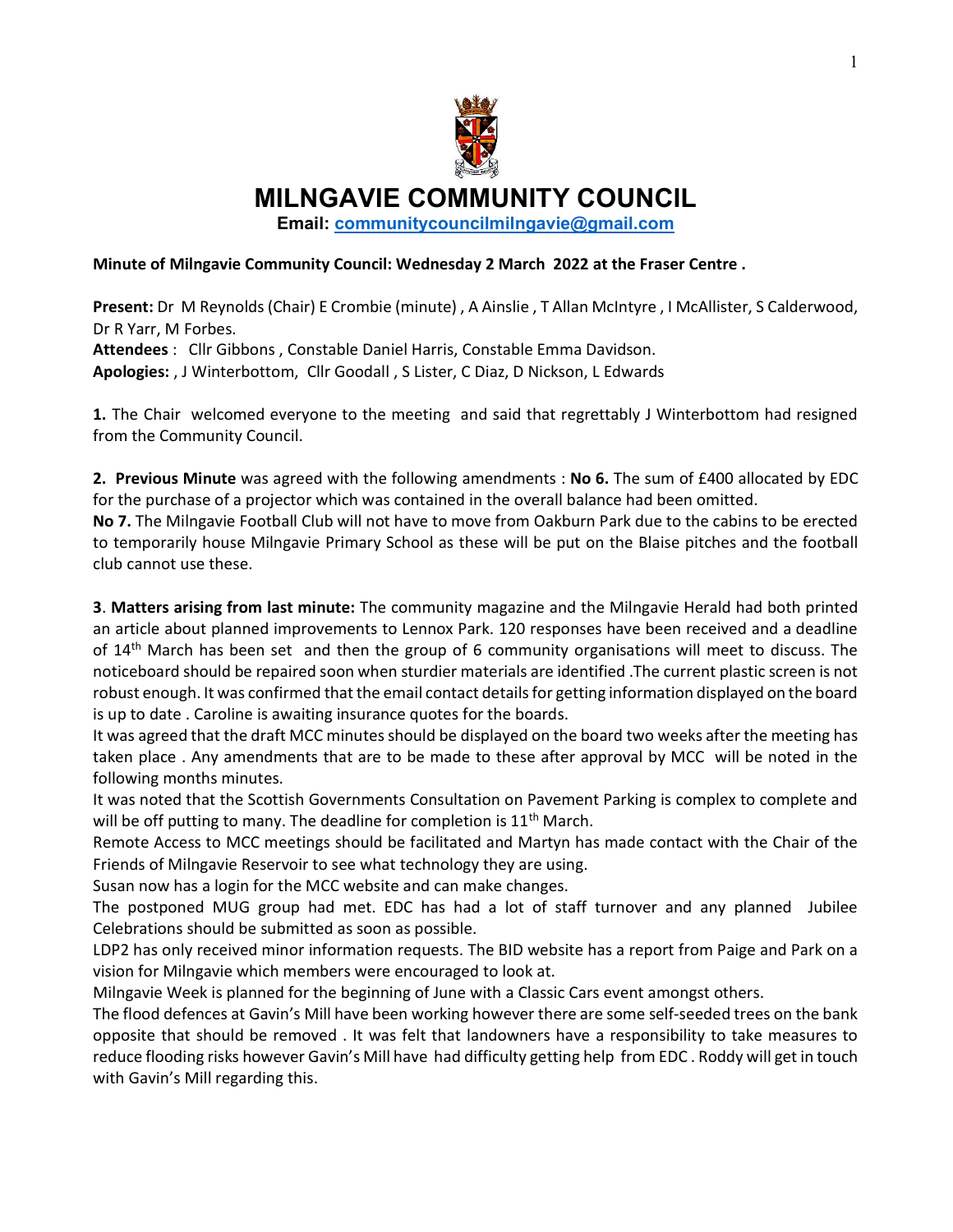4. Climate Change Group: Roddy had resubmitted the application to the Scottish government and awaits a response.

5. Police Report : The Police report had been received by email. Speeding issues on the Glasgow Road beside West of Scotland grounds have been raised with the Wardens Team.

A concern was raised regarding the working practices at the house renovation on the Braehead Avenue near the junction with Campbell Avenue which is encroaching on the footpath and there are no cones . The Police will pass this to Wardens Service. A question was asked about a school alarm ringing for a considerable time and what to do . The Police said to contact them with any concerns about security.

6. Treasurers Report : There is £5,882.65 in the bank of which £676.82 is Open Spaces Funding and £400 grant from EDC for a projector. It was noted that the notice board repairs money should not come from Open Spaces. The Chair stated that EDC had contacted him by email and asked for a return of the £400 for the planned projector purchase. He was unsure why this has happened and Cllr Gibbons offered to speak to EDC to see what the position is.

W Blakey of the MCDT had asked if the £400 originally awarded to them for Milngavie Week which could not take place due to Covid was still available. It was agreed that this was the case and it was proposed that MCC would be pleased to receive an application for £400 to help to further fund this year's Milngavie Week .

It was noted that big improvements have been effected outside the Community Education Centre and bullrushes have been planted. The group wondered if MCC could contribute to further improvements e.g. a picnic bench and Tracey to speak to MCDT and Martyn to contact Gillian Telfer at EDC Street Scene to ask about match funding .

7. Councillors Report : The Council tax will rise by 3%. The 5 million for Milngavie Community projects is still allocated in the budget. It was reported that Cllr McGinnigle will not be standing in the forthcoming local elections. Many of the roads are in a poor condition as no capital works have taken place for some time. The underpass to Gavin's Mill is to be resurfaced and Dumgoyne Avenue also to be resurfaced.

There is £1m in the budget for affordable housing in Auchinairn and a hardship fund for private rental tenants has been set up as there was already assistance for Council tenants.

£1m has been allocated across EDC for active travel, flood risk mitigations and maintenance of paths and roads. It was suggested at the meeting that perhaps the share for Milngavie area could be used to improve the pathway between Dobbies and the Glasgow Road which is well used and in a very poor state.

Cllr Gibbons said that where there are concerns about overhanging hedges or trees that are creating a potential hazard that these should be passed to EDC and copied to him.

A question was asked about the gritting of road at entry to Douglas Academy. Cllr Gibbons felt that this would already be on the gritters planned route.

8. Mugdock Country Park Strategy : Iain had attended the presentation. They are aware that a big weakness is the lack of connectivity of transport . Iain stated that the presentation had been interesting and he was asked to pass the contact details for Gillian Smith the consultant to Martyn in order that she can be asked to the next MCC meeting.

A small Observatory building is being built on the edge of Mugdock Park in Stirlingshire land.

9. Planning : It was noted that the application for Breadie Avenue had been refused but would likely go to appeal. An application has been submitted to subdivide a plot at 151 Mugdock Road.

The meeting discussed general concerns about the quality and design of new builds in the area as they are not enhancing the built environment. More attention should be paid to this to conserve the appearance of